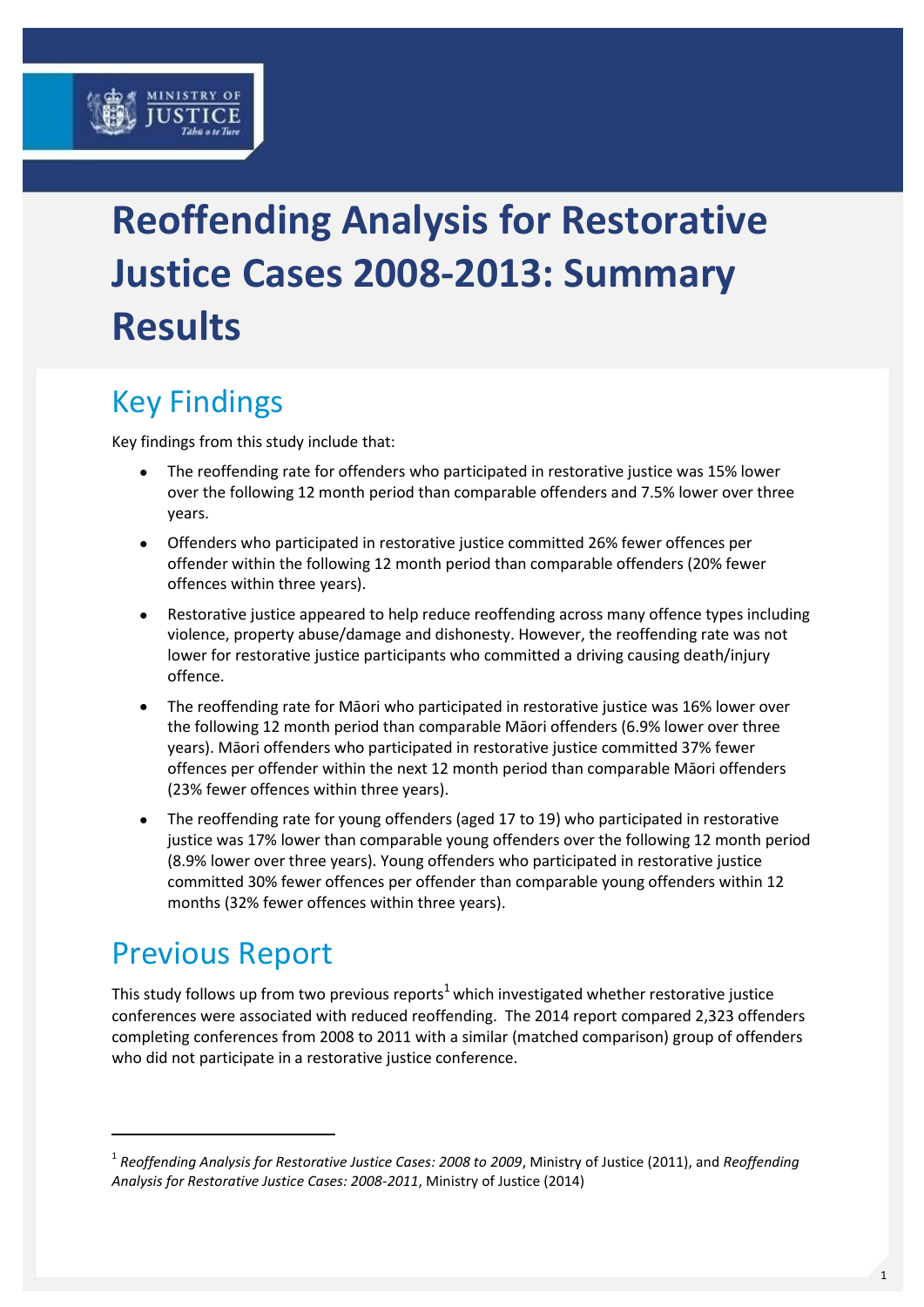The key results from the 2014 report were that offenders who participated in a Police or courtreferred restorative justice conference:

- committed 23% fewer offences than comparable offenders over the following 12 month period; and
- had a 12% lower rate of reoffending than comparable offenders over the following 12 month period.

### Methodology

Like the two previous studies, the primary focus of this study was to assess the impact of restorative justice conferences on reoffending. This was done by comparing conferenced offenders from 2008 to 2013<sup>2</sup> to a matched group of offenders who went through the Police diversion or court process and would otherwise have been eligible for restorative justice over the same period.

Similar data verification, statistical modelling and matching processes were used as in the two previous studies. However, the new research is based on larger sample sizes and increasingly more robust data for people participating in restorative justice conferences from 2008 to 2013. The results from the 2011 study were only based on those who participated in a restorative justice conference in 2009 (11% of the number of participants in this study) and roughly half the number of providers.

The comparison group of offenders was matched with the conferenced group by year, age and predicted probabilities of reoffending over the following 12 months. Predicted probabilities were calculated from a logistic regression model of factors known to influence the likelihood of reoffending (such as age, criminal history and ethnicity).

Matching with comparable offenders is a pre-requisite for assessing the impact of reducing reoffending, as the demographic and offending profile of offenders who participated in restorative justice conferences is different from the profile of all other eligible offenders. In particular, in comparison with other eligible offenders, conferenced offenders:

- were younger on average (for example, 26% aged 17 to 19 compared with 17%);
- were less likely to be Māori (37% compared with 44%);
- were more likely to be first-time offenders (42% compared with 21%); and
- were less likely to have at least one previous prison sentence (9% compared with 23%).

Due to differences in these and other factors, those who participated in restorative justice conferences were predicted to be 26% less likely to reoffend than all other eligible offenders.

Despite the clear value of matching in improving estimates of impact on reoffending, this type of analysis still has limitations. The two principal limitations are:

 Offenders who participate in a restorative justice conference choose to do so. It may be that these offenders are different from other offenders with comparable risk profiles on average, in that they were more motivated to change their offending behaviour, and would be less likely to reoffend irrespective of whether they attended a restorative justice conference.

-

 $2$  Data covers the period from 1 January to 31 December of each year.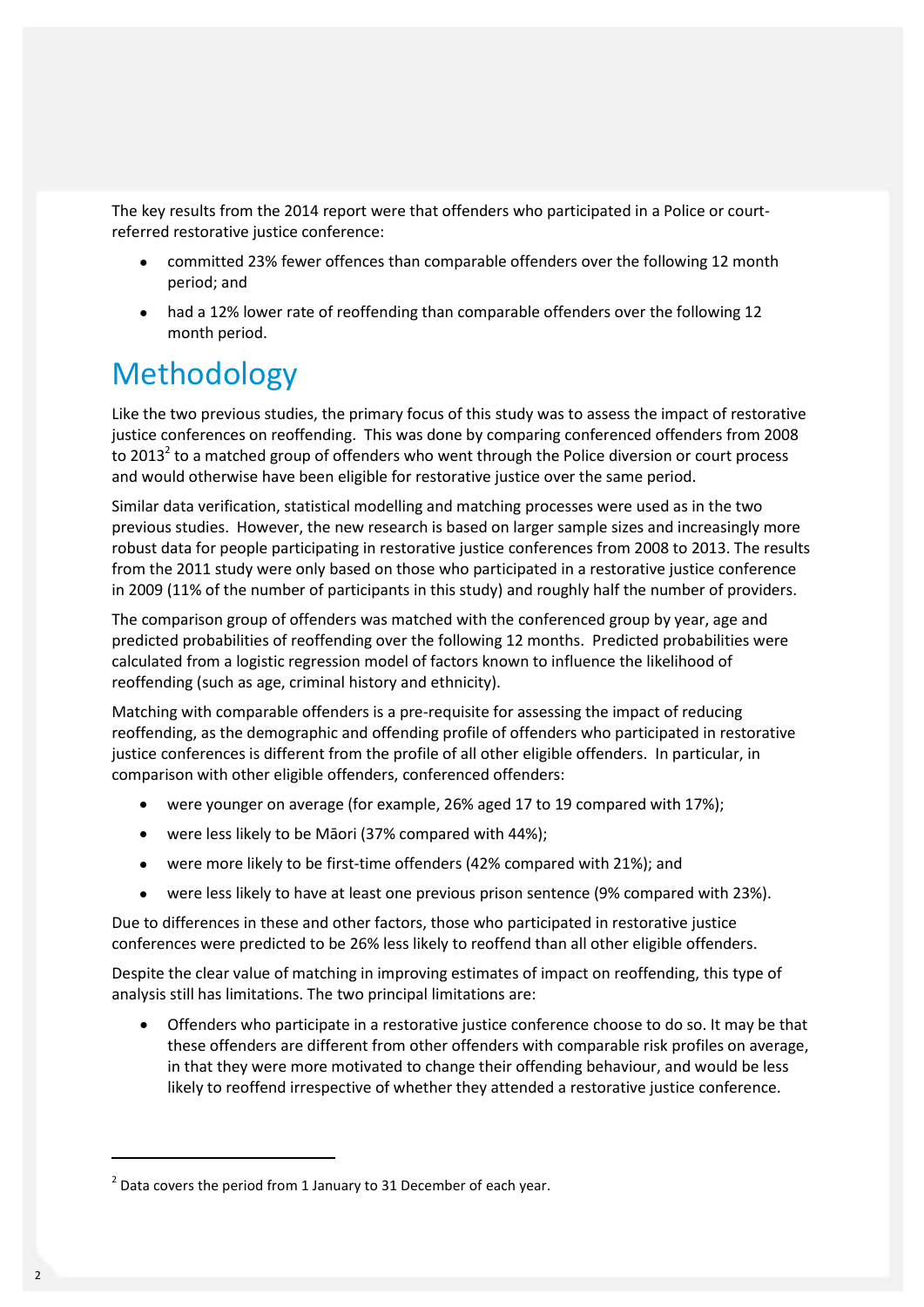It remains possible that reduced reoffending may not be caused by restorative justice but rather by other relevant factors that were unable to be included in the matching process, such as employment status and psychological profile.

As the number of offenders conferenced has increased and data quality has improved over time, the number of conferenced cases able to be used in this analysis has also increased. The net effect was that this study compared 4,373 conferenced offenders with 12,959 matched offenders.

The four measures of reoffending used in this study were:

- rate of reoffending (the proportion of offenders within a group who reoffended);
- frequency of reoffending (number of new offences per 100 offenders);
- $\bullet$  high-level (serious) reoffending rates<sup>3</sup>; and
- subsequent imprisonment rates.

Reoffending was tracked over follow-up periods of one to five years. Fewer offenders were able to be tracked over longer time periods. For example, only those conferenced (or with finalised court cases) from 2008 to 2011 were able to be tracked over three years.

### Summary Results

-

There are two principal findings from this study. The most important is that restorative justice was associated with a statistically significant reduction in reoffending over all four measures analysed in this report.

The other key finding is that the apparent impact of restorative justice on reducing reoffending lessens after the first 12 months. This reduced impact is most marked in terms of the rate of people who reoffended, but less marked for the other measures, particularly frequency of reoffending.<sup>4</sup> The smaller reduction in the frequency of reoffending over time suggests that the impact of restorative justice in either stopping or delaying offenders from reoffending reduces the overall volume of new offences committed.

On average (as shown in Figure 1) conferenced offenders:

 had a 15% lower rate of reoffending than comparable offenders over the following 12 month period (33.6% versus 39.4%)<sup>5</sup> and a 7.5% lower rate over three years<sup>6</sup> (52.6% versus 56.9%);

 $3$  Defined as any offence with a Ministry of Justice seriousness score of 100 or above. Common offences around this level are: obtain accommodation by fraud credit/bank card, assaults police (Crimes Act) stabbing/cutting weapon, and driving while disqualified  $(3^{rd}$  or subsequent offence).

 $4$  Results for the 2008-2009 cohorts of offenders indicate that differences in reoffending rates between conferenced and matched offenders may increase again after three years with an 11% difference in rates of reoffending within five years (significant at 95% level of confidence).

<sup>&</sup>lt;sup>5</sup> The percentage difference is calculated as: [reoffending rate (conferenced) - reoffending rate (matched comparison)] / reoffending rate(matched comparison). In this case (33.6% - 39.4%)/39.4% = 15%.

 $<sup>6</sup>$  For offenders who participated in a restorative justice conference, it is three years from the date of the</sup> conference. For the matched comparison group, it is three years from the charge outcome date.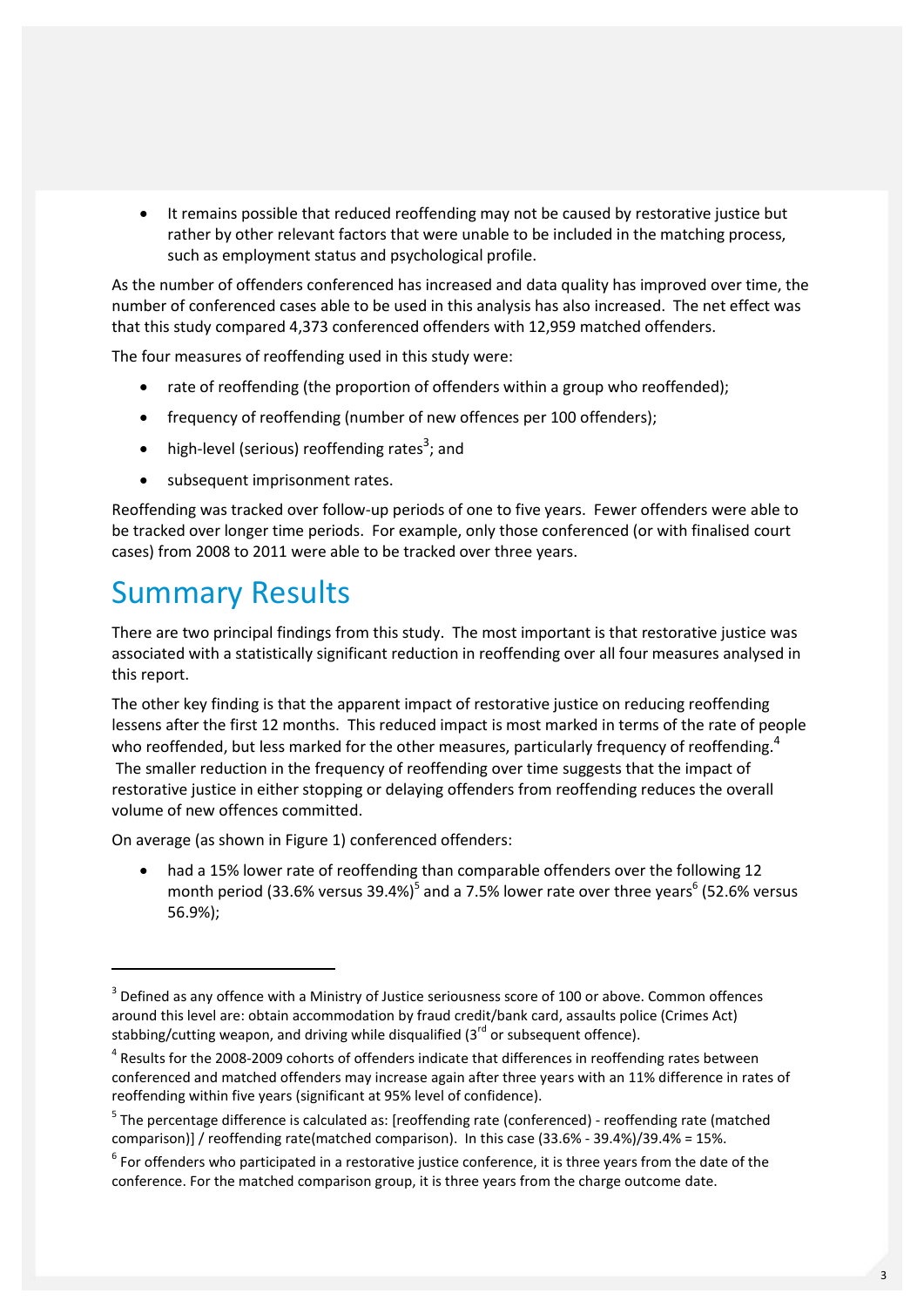- committed 26% fewer offences per offender than comparable offenders within the next 12 month period (62 offences per 100 offenders versus 83 offences per 100 offenders), and 20% fewer offences within a three-year follow up period (159 offences per 100 offenders versus 198 offences per 100 offenders);
- were 17% less likely to commit a high-level offence than the matched comparison group over the following 12 months (6.5% versus 7.8%) and a 10% less likely to do so over three years (15.5% versus 17.1%); and
- were 37% less likely to be imprisoned as a consequence of their reoffending than comparable offenders with the next 12 month period (4.6% versus 7.3%) and 29% less likely to be imprisoned within a three-year follow-up period (10.2% versus 14.4%).



#### **Figure 1. Percentage reductions in reoffending measures between conferenced and matched comparison groups, within 12 months and three years<sup>7</sup>**

#### **Offence Group Results**

-

Differences between 12-month and three-year reoffending rates of conferenced offenders and individuals from the matched comparison group, by offence group<sup>8</sup>, are presented in Figure 2.

The graph shows that restorative justice appears to be most effective for offenders who committed property abuse/damage, dishonesty and offences in the "other" category<sup>9</sup> over both 12-month and three-year follow up periods. While the reduction in reoffending by violent offenders was less significant, other studies suggest there is potential in this area. For example, results from 12 experiments with restorative justice in Canberra and the United Kingdom found that restorative

 $^7$  Only those conferenced (or with finalised court cases) from 2008 to 2011 were able to be tracked over three years.

 $^8$  The offence group for each case is determined by the most serious offence in terms of penalty imposed, or seriousness score if the offender was discharged or not convicted.

 $^9$  The "other" offence category is any offence not classed as violence, property abuse/damage, driving causing death/injury or dishonesty. It also includes a number of cases with two or more charges, and where the most serious charge in the case is not eligible for restorative justice.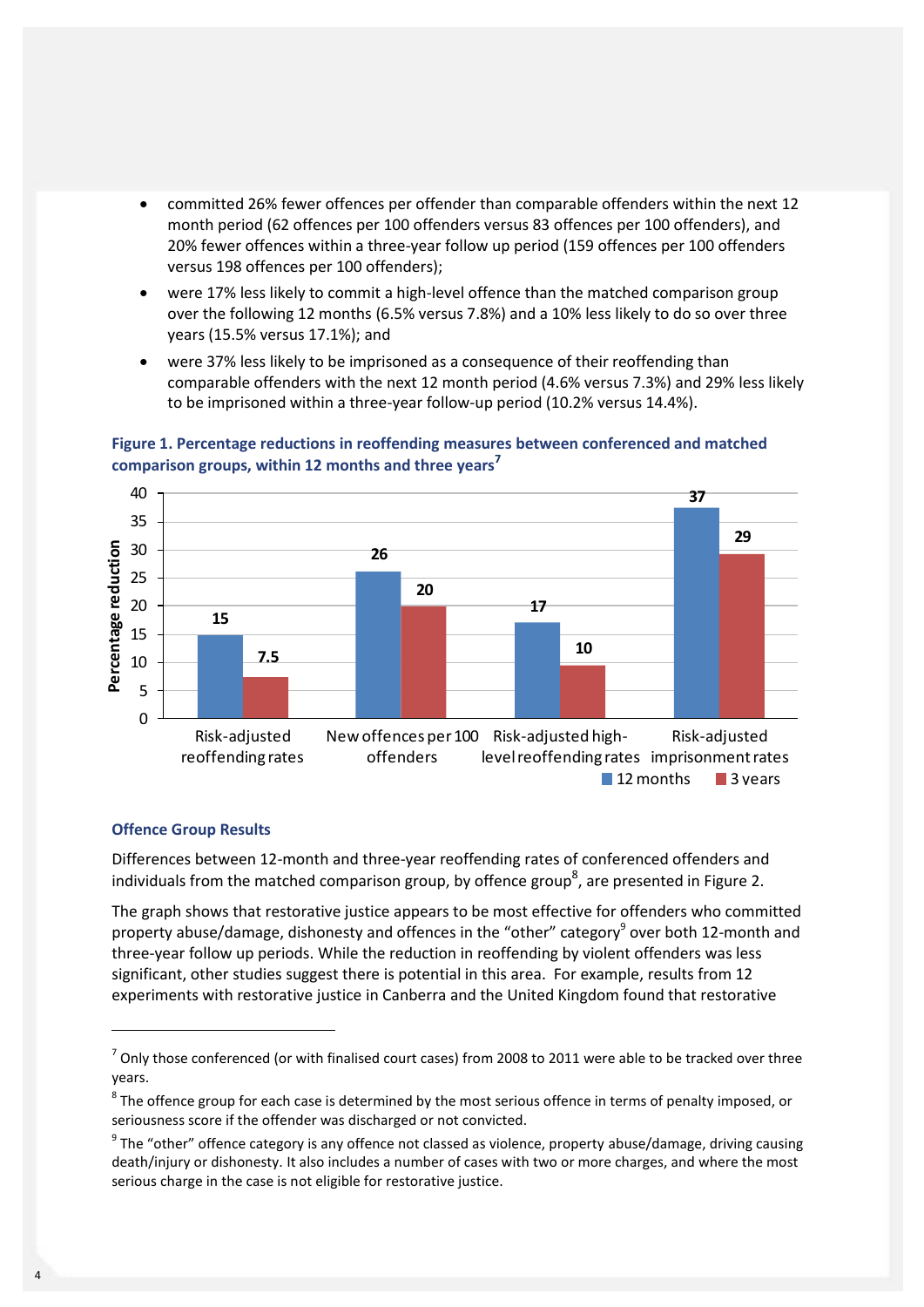justice consistently reduced reoffending for violent crime while failing to reduce recidivism for property crimes (Sherman et al., 2015).

**Figure 2. Percentage reductions in reoffending measures between conferenced and matched comparison groups, within 12 months and three years: by offence group (number of offenders conferenced from 2008-2013 in brackets)<sup>10</sup>**



Restorative justice conferences are effective for stopping offenders who have committed violent offences from reoffending within 12 months. It appears though, that the effect reduces markedly over the following two years, with only a marginal difference in reoffending rates within three years.

Offenders who have committed a violent offence comprised just over half (54%) of those who participated in a restorative justice conference from 2008 to 2013, and were included in this study.

Therefore, this group of offenders has the most significant effect on determining the impact of restorative justice against comparable offenders.

Restorative justice did not reduce reoffending rates for those who committed a driving causing death/injury offence.<sup>11</sup> One reason could be that the nature of this offence is different to other offences, in that it is often unintentional. Those who committed a driving causing injury or death offence had a much lower likelihood of reoffending than other offenders.

Another reason could be that the characteristics of individuals who cause injury or death through driving differ markedly from other types of offenders. The Integrated Data Infrastructure (IDI) shows that those who were convicted of Careless or Inconsiderate Driving Causing Death or Injury (offence code D503), had median earnings 56% higher than those convicted of Male assaults female

-

 $10$  Negative values indicate that conferenced offenders had higher (though not statistically significant) rates than the matched comparison group. Only those conferenced (or with finalised court cases) from 2008 to 2011 were able to be tracked over three years.

 $11$  Whilst outside the scope of this survey, restorative justice is likely to have other positive impacts for these offenders.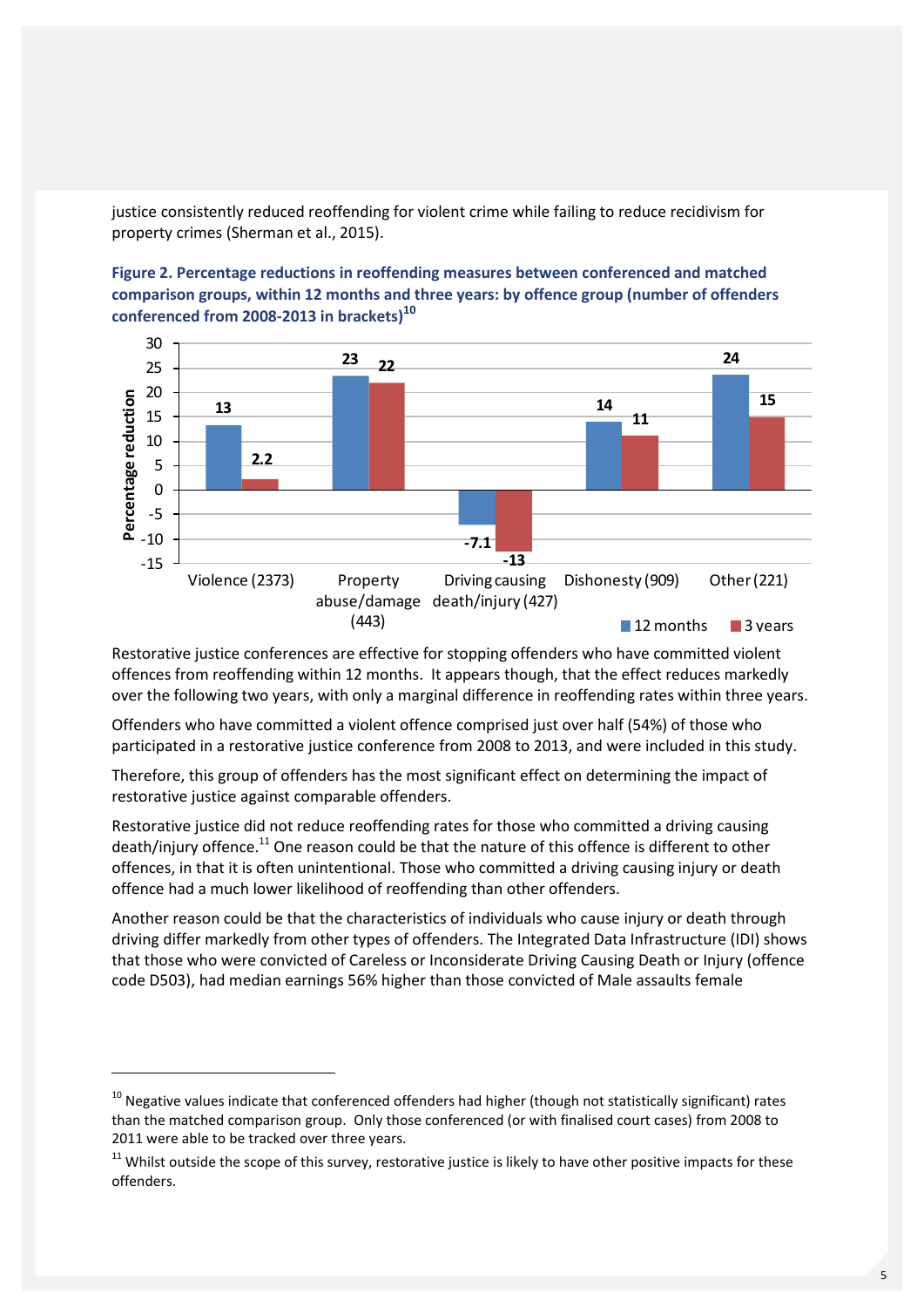manually, offence code 1543), and 74% higher than offenders convicted of Wilful damage (offence code 5127), in the year preceding the conviction.<sup>12</sup>

Offenders convicted of Male assaults female (manually) and Wilful damage were 2.6 times and 3.1 times more likely respectively to be on a benefit in the month prior to conviction, than offenders convicted of Careless or Inconsiderate Driving Causing Death or Injury.

It should be noted that none of the differences in reoffending between violent offenders and those convicted of other types of offending is significant at the 95% level of confidence.<sup>13</sup> Other factors may have caused some of these differences to occur. For example, restorative justice may be more effective for younger people, first-time offenders, or those charged with less serious offences in general.

#### **Effectiveness for Māori**

The evidence shows that restorative justice has been as effective for Māori as it has been for non-Māori, in reducing both the numbers of people reoffending and their frequency of reoffending.

The reoffending rate for Māori who were conferenced was 16% lower than the rate for comparable Māori offenders over the following 12 month period, and 6.9% lower over three years. These differences are almost exactly the same as those for non-Māori.

Māori who were conferenced committed 37 % fewer offences per offender than comparable Māori offenders within the next 12 month period, and 23% less offences within a three-year follow up period. In comparison, non-Māori conferenced offenders committed 18% fewer offences per offender than comparable non-Māori offenders within 12 months, and 22% less offences within 3 years.

#### **Impact by Age**

-

Restorative justice conferences are very effective for stopping the youngest offenders (aged 17 to 19) from reoffending.

Offenders aged 17 to 19 who participated in a restorative justice conference had a 17% lower rate of reoffending than comparable offenders from the same age group over the following 12 month period, and a 8.9% lower rate over three years.

Offenders aged 17 to 19 committed 30% fewer offences per offender within 12 months than comparable offenders aged 17 to 19, and 32% less offences within a three-year follow up period.

Some of this reduction may be due to a much higher proportion of young conferenced offenders not being convicted relative to the matched comparison group of 17 to 19 year-old offenders (50% of 17 to 19 year-old conferenced offenders were not convicted versus 21% of comparable offenders of the same age) despite having an almost identical offending profile. Having a conviction affects a young person's likelihood of future employment. This creates a vicious cycle, as employment is related to the propensity for future offending. This relationship requires further investigation.

<sup>&</sup>lt;sup>12</sup> Source is Integrated Data Infrastructure (IDI) at Statistics NZ. Access to the IDI data presented was managed by Statistics New Zealand under strict micro-data access protocols and in accordance with the security and confidentiality provisions of the Statistics Act 1975. These findings are not Official Statistics.

<sup>&</sup>lt;sup>13</sup> There is a statistically significant difference between reoffending rates over three years for those conferenced for violent and property abuse/damage at the 90% level of confidence.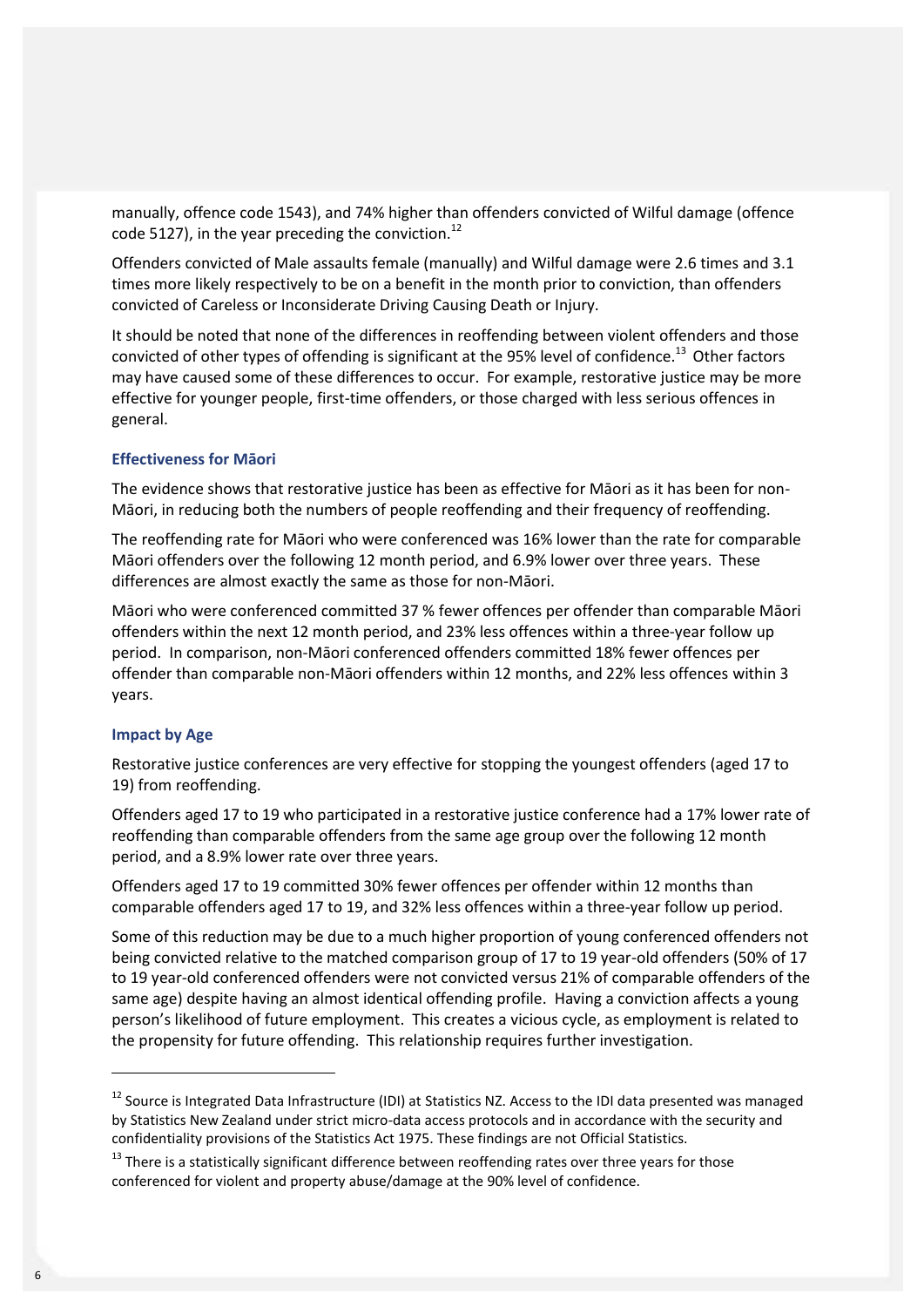### Benefits to victims

Benefits to victims are an important intended outcome for restorative justice; indeed these benefits are often seen as more important than the impact on reoffending. A recent summary of international evidence from 12 randomised controlled trials concluded the following with respect to victim impacts:

*Victims randomly assigned to attend restorative justice conferences (RJCs) with their offenders were less fearful of repeat attack by the same person, more pleased with the way their case was handled, and less desirous of violent revenge against their offenders, after receiving far more offender apologies and satisfaction with their justice than control victims. London robbery and burglary victims assigned to RJCs, especially females, suffered much less post-traumatic stress than controls, while Canberra victims of violent and property crimes had less emotional impact from the crime than controls for at least 10 years after the arrest of their offenders. (Sherman et al., 2015, p502)<sup>14</sup>*

A 2011 survey conducted by the Ministry of Justice found that 77% of victims were satisfied with their overall experience of restorative justice, before, during and after the conference. The survey also found that 80% of victims would recommend restorative justice to others.

The next Ministry of Justice Restorative Justice Victim Satisfaction Survey will be conducted during 2016.

#### **References cited**

-

Sherman, L. W., Strang, H., Barnes, G., Woods, D. J., Bennett, S., Inkpen, N., … Slothower, M. (2015). Twelve experiments in restorative justice: the Jerry Lee program of randomized trials of restorative justice conferences. *Journal of Experimental Criminology*, *11*(4), 501–540. http://doi.org/10.1007/s11292-015-9247-6

Ministry of Justice. (2011). *Victim satisfaction with restorative justice: A summary of findings*. Wellington: Ministry of Justice.

 $14$  Engagement in pre-sentence restorative justice in New Zealand is voluntary for both the offender and the victim, and is not randomly assigned.